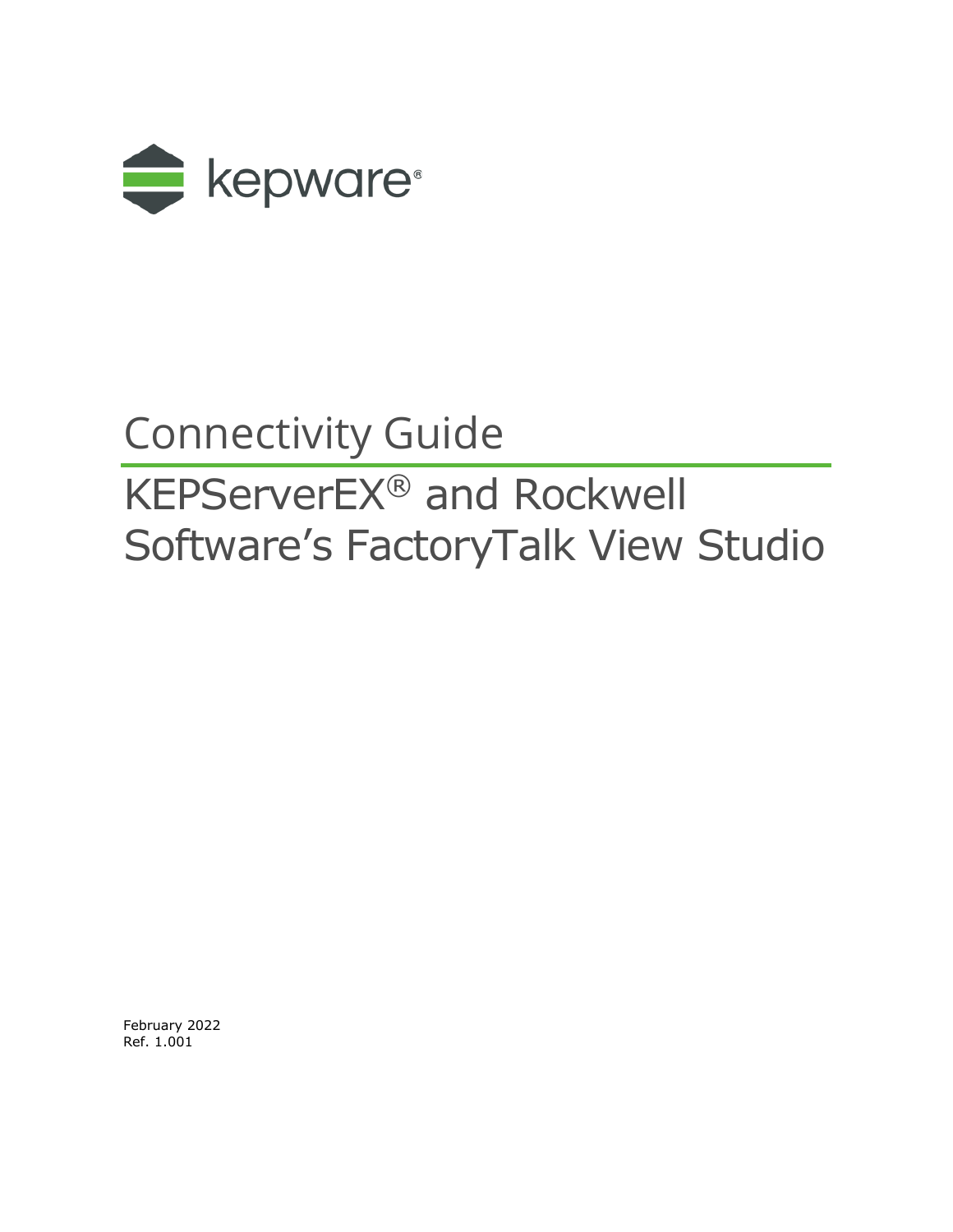# Table of Contents

| 3 <sub>1</sub> |  |
|----------------|--|
| 4.             |  |
| 5.             |  |
|                |  |
|                |  |
|                |  |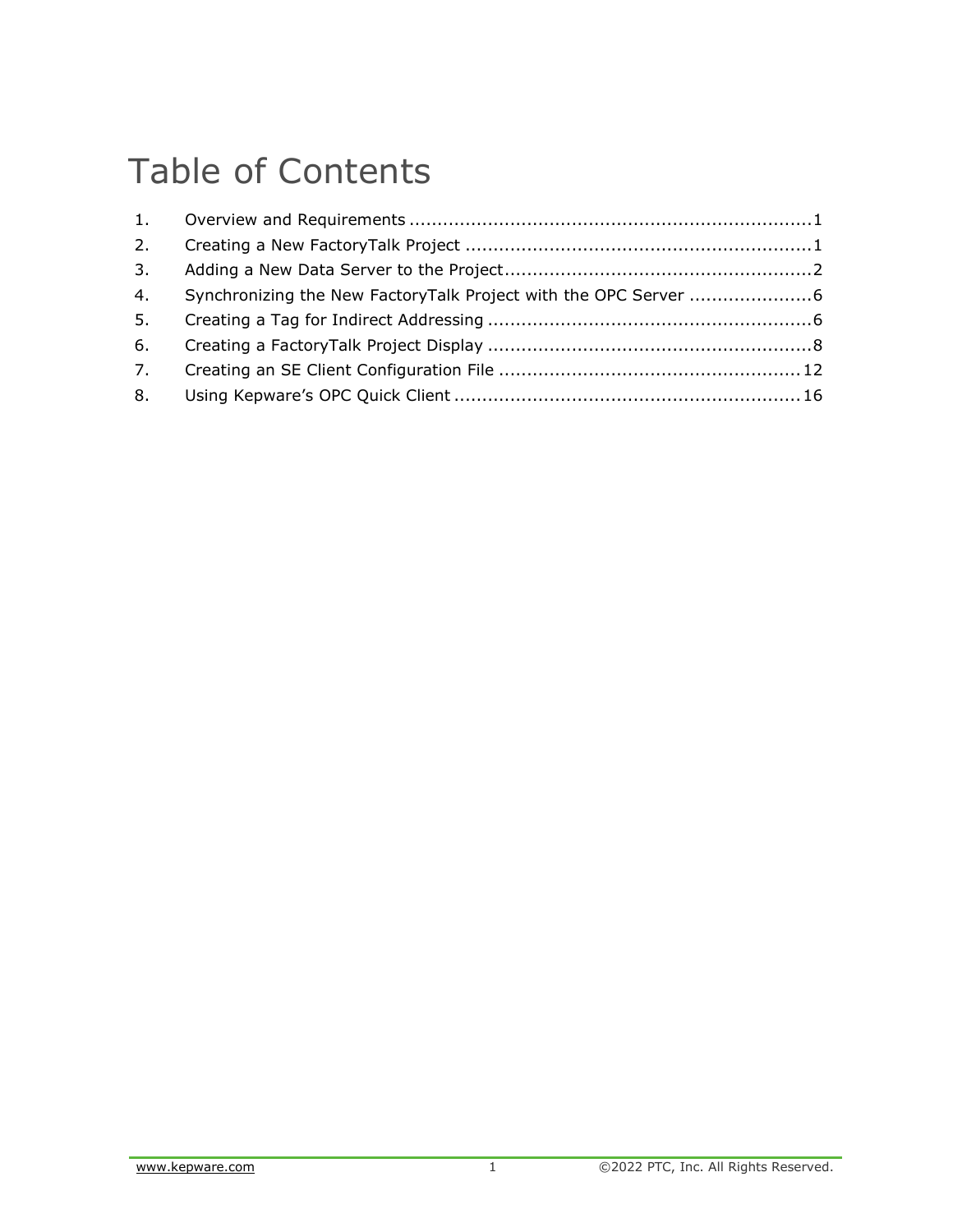### <span id="page-2-0"></span>**1. Overview and Requirements**

This guide will demonstrate how to establish a connection between the KEPServerEX OPC server and a FactoryTalk runtime project. Users must complete the following before continuing with this tutorial:

- Configure a server project: Users may either select the appropriate driver and settings or run the **Simulation Driver Demo** that is included with KEPServerEX. The **Simulation Driver Demo** project will be used for all examples in this tutorial.
- Start KEPServerEX and load the **Simulation Driver Demo** project. Once the server project has been loaded, open the **Runtime** menu on the main menu bar and verify that the server project has been connected.

### <span id="page-2-1"></span>**2. Creating a New FactoryTalk Project**

- **Note:** For this tutorial, FactoryTalk View Studio version 5.10.00 is used.
- 1. Start the program **FactoryTalk View Studio**.
- 2. In **Application Type Selection**, select **Site Edition (Local)** and click **Continue**.

| <b>Application Type Selection</b> |                                                             |                    |          |      | $\vert x \vert$ |
|-----------------------------------|-------------------------------------------------------------|--------------------|----------|------|-----------------|
|                                   |                                                             | FactoryTalk View   | Studio   |      |                 |
|                                   | Select the type of application you would like to configure: |                    |          |      |                 |
| <b>Site Edition</b><br>(Network)  | Site Edition<br>(Local)                                     | Machine<br>Edition |          |      |                 |
|                                   |                                                             |                    | Continue | Exit |                 |

3. In **New/Open Site Edition (Local) Application**, select the **New** tab and then enter a name for the application being created. In this tutorial, the application is named "KEPDemo". Descriptions are optional and may be added if desired. When finished, click **Create**.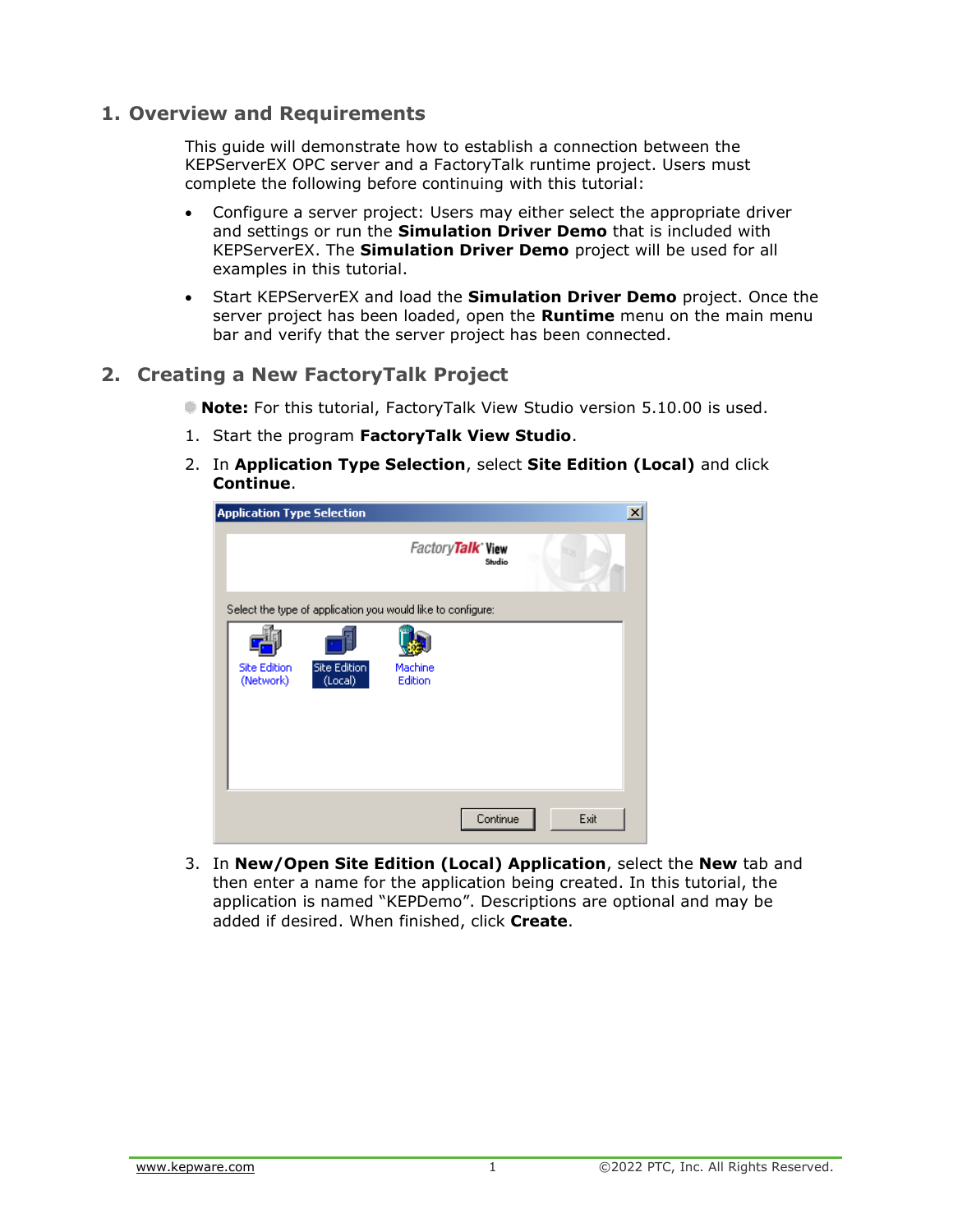| New/Open Site Edition (Local) Application |                                | $\vert x \vert$ |
|-------------------------------------------|--------------------------------|-----------------|
| New<br>Existing                           |                                |                 |
| Application name:                         | <b>KEPDemo</b>                 |                 |
| Description:                              |                                |                 |
|                                           |                                |                 |
| Language:                                 | English (United States), en-US |                 |
|                                           | Import                         |                 |
|                                           | Cancel<br>Create               |                 |

4. In **Add Process Faceplates**, click **Clear All**. Faceplates will not be used in this tutorial. Click **OK**.

| <b>Add Process Faceplates</b>                               | $\times$                        |  |  |  |
|-------------------------------------------------------------|---------------------------------|--|--|--|
| Select the display types to add to the project:             |                                 |  |  |  |
| ☑ Alarm - ALM (3 displays)                                  | ☑ Ramp Soak - RMPS (3 displ     |  |  |  |
| ☑ Alarm Analog - ALMA (3 displays).                         | Totalizer - TOT (3 displays)    |  |  |  |
| ☑ Alarm Digital - ALMD (3 displays)                         | l Internal Model Control - IMCI |  |  |  |
| ☑ Discrete 2-State Device - D2SD (2 displays)               | ☑ Coordinated Control - CC (7 ( |  |  |  |
| ☑ Discrete 3-State Device - D3SD (2 displays)               | ☑ Modular Multivariable Contrd  |  |  |  |
| ■ Enhanced PID - PIDE (6 displays)                          |                                 |  |  |  |
| ☑ Enhanced Select - ESEL (2 displays)                       |                                 |  |  |  |
| ☑ Help - Help Browser (1 display)                           |                                 |  |  |  |
| ☑ Phase Manager - PhaseManager (1 display)                  |                                 |  |  |  |
|                                                             | $\ddot{\phantom{1}}$            |  |  |  |
| Select All<br>Clear All                                     |                                 |  |  |  |
| Display this dialog when creating a new application.<br>IV. |                                 |  |  |  |
| <u>OK</u>                                                   | Help<br>Cancel                  |  |  |  |

### <span id="page-3-0"></span>**3. Adding a New Data Server to the Project**

- 1. In the main FactoryTalk View Studio window, locate **Explorer – KEPDemo**.
- 2. In the project tree, right-click on **KEPDemo** to invoke the context menu.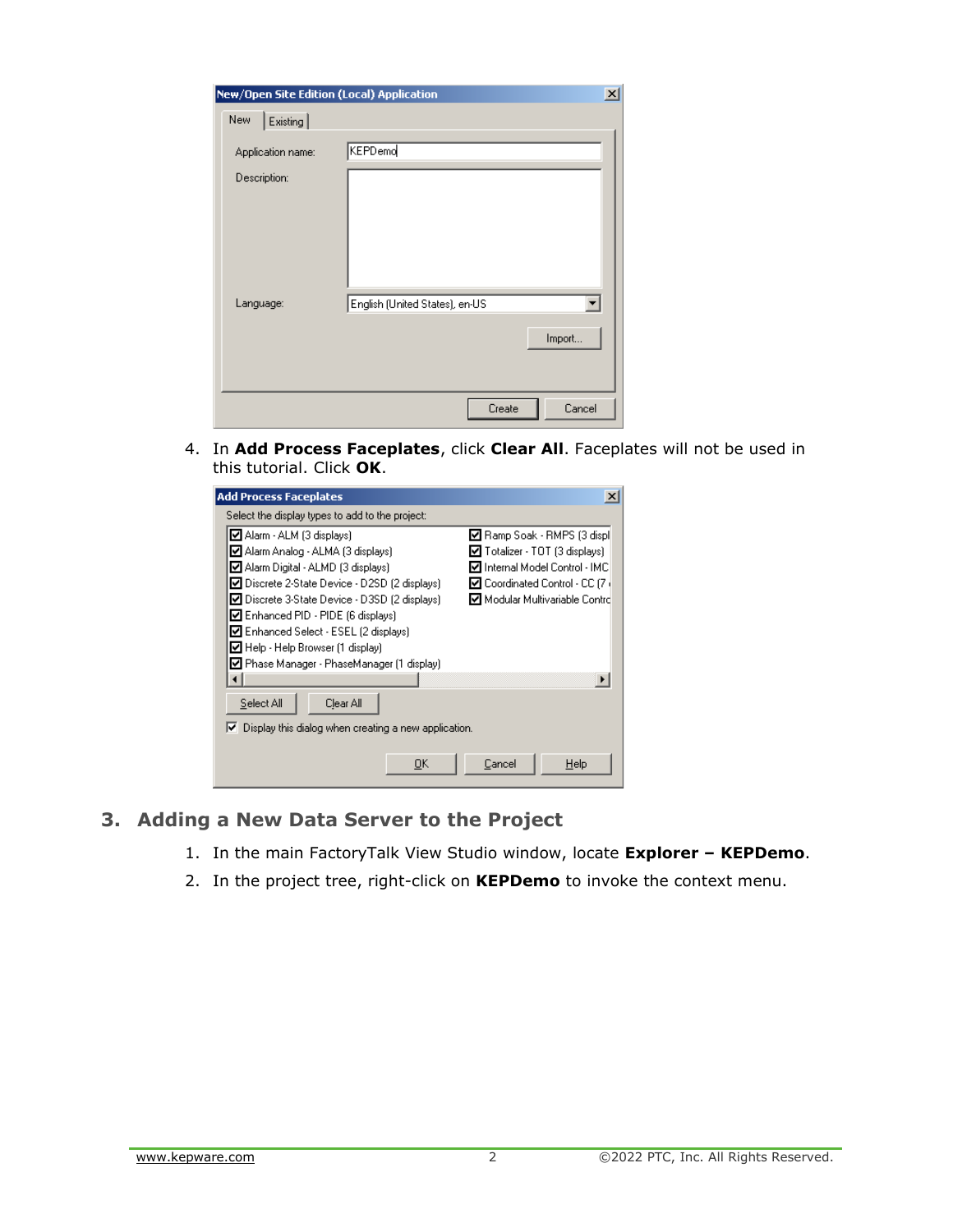

3. Hover over **Add New Server** and then select **OPC Data Server**.

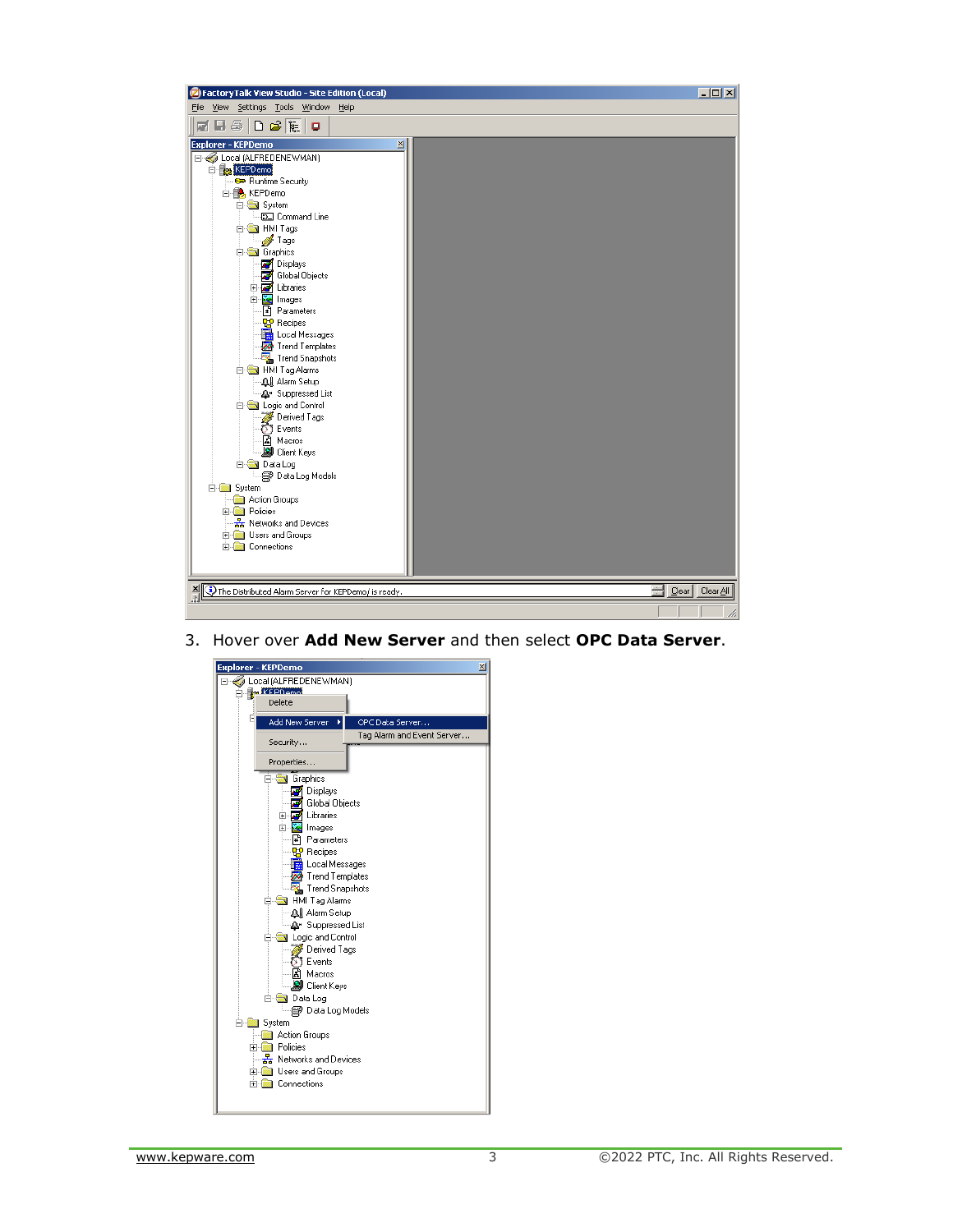4. In **OPC Data Server Properties**, enter a name for the server connection. Then, select the **Server will be hosted on local computer** radio button.

| <b>OPC Data Server Properties</b>          | ? X    |
|--------------------------------------------|--------|
| General   Advanced                         |        |
| Name:                                      |        |
|                                            |        |
| Description:                               |        |
|                                            |        |
|                                            |        |
| Computer hosting the server                |        |
| Server will be hosted on local computer    |        |
| C Server will be hosted on remote computer |        |
| localhost                                  | Browse |
| OPC Server name (ProgID):                  |        |
|                                            | Browse |
|                                            |        |
|                                            |        |
|                                            |        |
|                                            |        |
|                                            |        |
|                                            |        |
| <b>OK</b><br>Cancel<br>Apply               | Help   |

5. Next, click **Browse…** in order to locate the OPC server. If the server has been installed and started on the machine, **Kepware Communications Server 5.2** should be visible in the list.

**Note:** Users who have selected a remote server connection and are unable to browse for the server may need to configure DCOM security. For more information, refer to the "DCOM Configuration for KEPServerEX" manual.

6. Select the server for the desired connection, and click **OK**.

| <b>Available OPC data servers</b>                                            |        |
|------------------------------------------------------------------------------|--------|
| Select an OPC data server                                                    | 0K     |
| ⊟- localhost<br>KEPServerEnterprise 5.0<br>Kepware Communications Server 5.2 | Cancel |
|                                                                              |        |
|                                                                              |        |
|                                                                              |        |

7. In **OPC Data Server Properties**, make sure that the server name is visible and click **OK** to accept the configuration. In this tutorial, "KepEx" is used.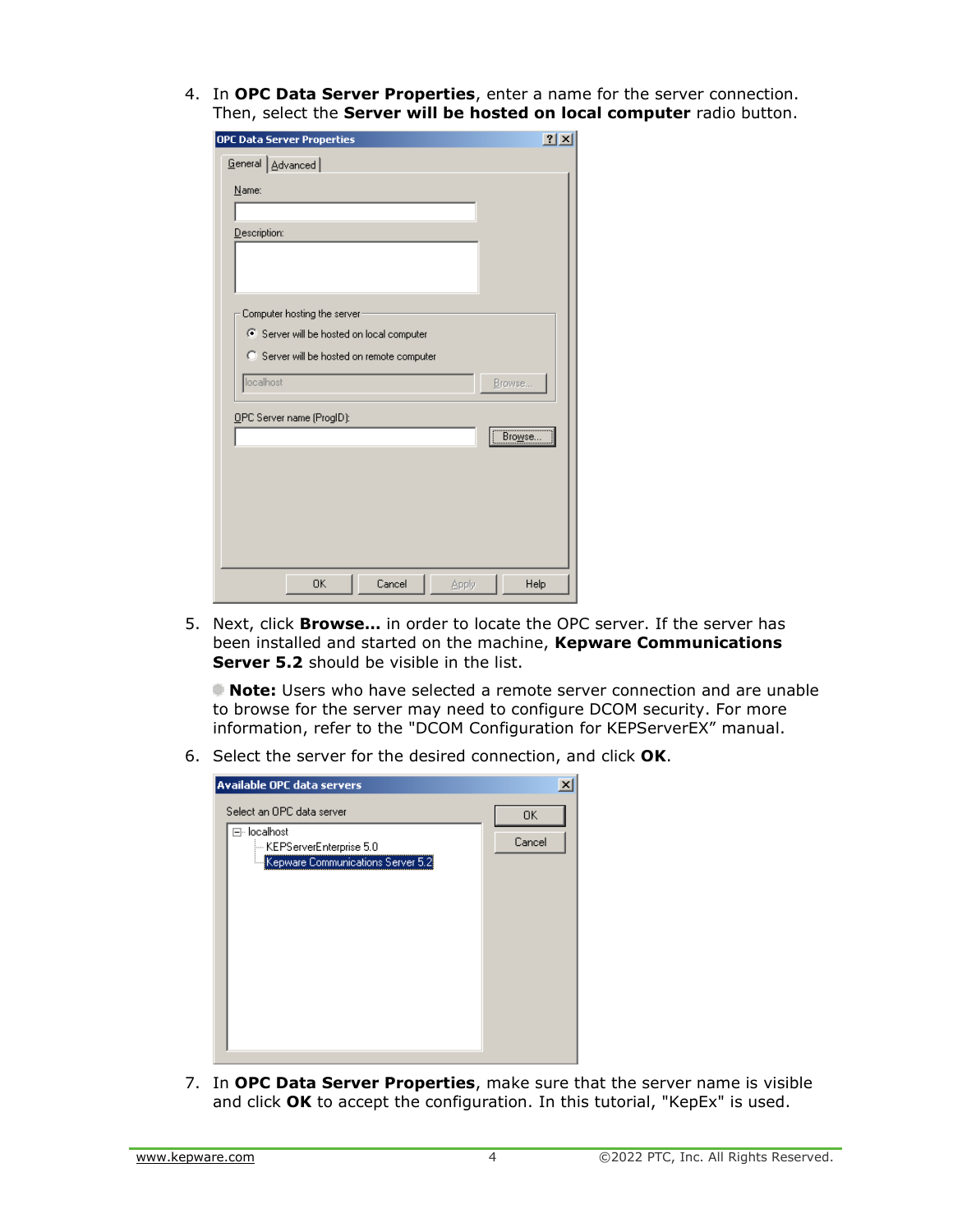| OPC Data Server Properties                 | $\left  \cdot \right $<br>× |
|--------------------------------------------|-----------------------------|
| General   Advanced                         |                             |
| Name:                                      |                             |
| KepEX                                      |                             |
| Description:                               |                             |
|                                            |                             |
|                                            |                             |
| Computer hosting the server                |                             |
| 6 Server will be hosted on local computer  |                             |
| C Server will be hosted on remote computer |                             |
| localhost                                  | Browse                      |
|                                            |                             |
| OPC Server name (ProgID):                  |                             |
| Kepware.KEPServerEX.V5                     | Browse                      |
|                                            |                             |
|                                            |                             |
|                                            |                             |
|                                            |                             |
|                                            |                             |
| 0K<br>Cancel<br>Apply                      | Help                        |

**Note:** The project tree should now contain the icon **KepEx**.ŵ

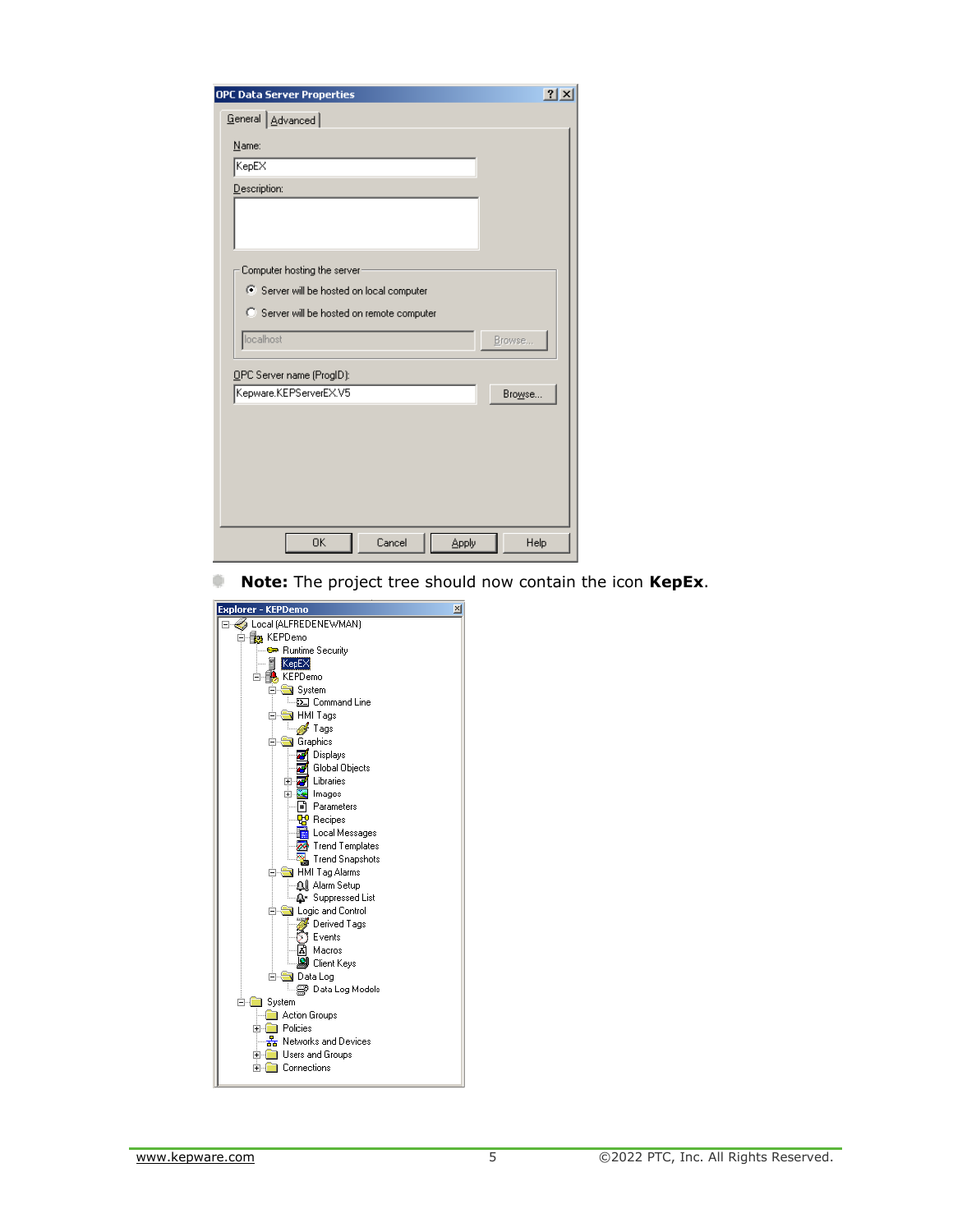## <span id="page-7-0"></span>**4. Synchronizing the New FactoryTalk Project with the OPC Server**

Even though a server has been added, the new FactoryTalk project will not be able to access server tags until the following synchronization steps are completed. The server must remain connected for the duration of the synchronization.

- 1. To start, shut down FactoryTalk by clicking **File** | **Exit**.
- 2. Restart FactoryTalk and then re-open the **KEPDemo** project.

#### <span id="page-7-1"></span>**5. Creating a Tag for Indirect Addressing**

FactoryTalk has two methods for accessing tags: Indirect Addressing and Direct Addressing. Indirect addressing requires the creation of a tag database, whereas direct addressing allows OPC items to be accessed directly.

1. In the **Explorer-KEPDemo** window, expand the **HMI Tags** folder and double-click **Tags**.



- 2. In **Tags - /KEPDemo/**, make the following changes:
	- Under the **Tag** group, enter a descriptive name in the **Name** field. In this tutorial, "Test" is used. Then, specify **Analog** as the **Type**. Leave the remaining parameters at their default settings.
	- Under the **Data Source** group, select **Device**.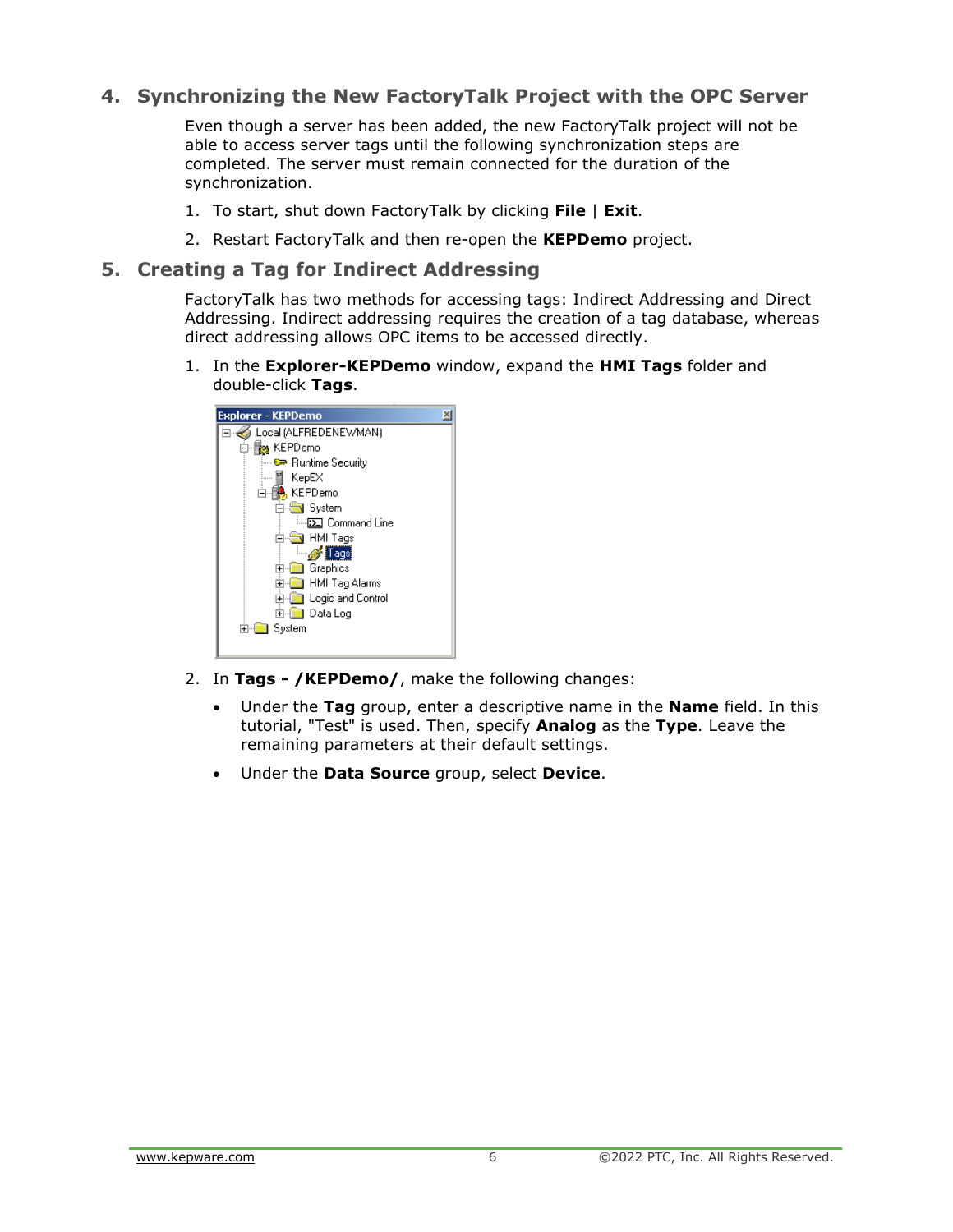| Tags - /KEPDemo/                                                           | $\Box$ D $\times$     |  |  |  |
|----------------------------------------------------------------------------|-----------------------|--|--|--|
| -Tag·                                                                      | Close                 |  |  |  |
| Name:                                                                      |                       |  |  |  |
| Security: *<br>$\vert \mathbf{v} \vert$<br>Type:                           | Accept                |  |  |  |
| Description:                                                               | Discard               |  |  |  |
|                                                                            |                       |  |  |  |
|                                                                            | New                   |  |  |  |
| Data Source                                                                | Help                  |  |  |  |
| $\bullet$ Device<br><b>C</b> Memory<br>Type:                               |                       |  |  |  |
| Address:<br>$\cdots$                                                       |                       |  |  |  |
|                                                                            | Alarm                 |  |  |  |
| Alm<br><b>Tag Name</b><br>Description<br><b>Type</b><br><b>Search For:</b> |                       |  |  |  |
| 1                                                                          |                       |  |  |  |
| è                                                                          |                       |  |  |  |
| <b>or</b> system                                                           |                       |  |  |  |
|                                                                            |                       |  |  |  |
|                                                                            |                       |  |  |  |
| $\blacksquare$<br>⊣                                                        | $\blacktriangleright$ |  |  |  |

- 3. Click on the **Address browse** button to open the **Tag Browser**.
- 4. In the **Folders** pane, expand the tree view and then locate the folder that contains the desired tag. In this tutorial "Channel1/Device1" is used.
- 5. In the **View** pane, select the desired tag. In this tutorial, "Tag1" is used. Then click **OK.**

| <b>Tag Browser</b>                                                                                                                                                                                                                                                                                                                  |                                   | ? X         |
|-------------------------------------------------------------------------------------------------------------------------------------------------------------------------------------------------------------------------------------------------------------------------------------------------------------------------------------|-----------------------------------|-------------|
| Select Tag-<br>Folders                                                                                                                                                                                                                                                                                                              | Contents of '/::Channel1/Device1' |             |
| ∦ KEPDemo<br>AdvancedTags<br>$\overline{+}$<br><b>Alarms&amp;Events</b><br>$\overline{+}$<br>DataLogger<br>$\overline{+}$<br>OracleConnector<br>$\overline{+}$<br>System<br>$\overline{+}$<br>Channel1<br>System<br>田一<br><b>E</b> Device1<br>E System<br>Data Type Examples<br>田一<br>Simulation Examples<br>田<br><b>E-1</b> system | Name<br>Tag1<br>Tag2              | Description |
| <none><br/>Tag filter:</none>                                                                                                                                                                                                                                                                                                       |                                   |             |
| Selected Tag<br>Channel1.Device1.Tag1                                                                                                                                                                                                                                                                                               |                                   |             |
| Home area:<br>1                                                                                                                                                                                                                                                                                                                     |                                   |             |
| <b>OK</b>                                                                                                                                                                                                                                                                                                                           | Cancel                            | Help        |

6. In **Tags - /KEPDemo/**, the chosen tag will be displayed in the **Address** field. Review the other parameters and make sure that the **Minimum**, **Scale**, **Maximum**, **Offset** and **Data Type** fields are set accordingly. The **Description** and **Units** fields may be left empty.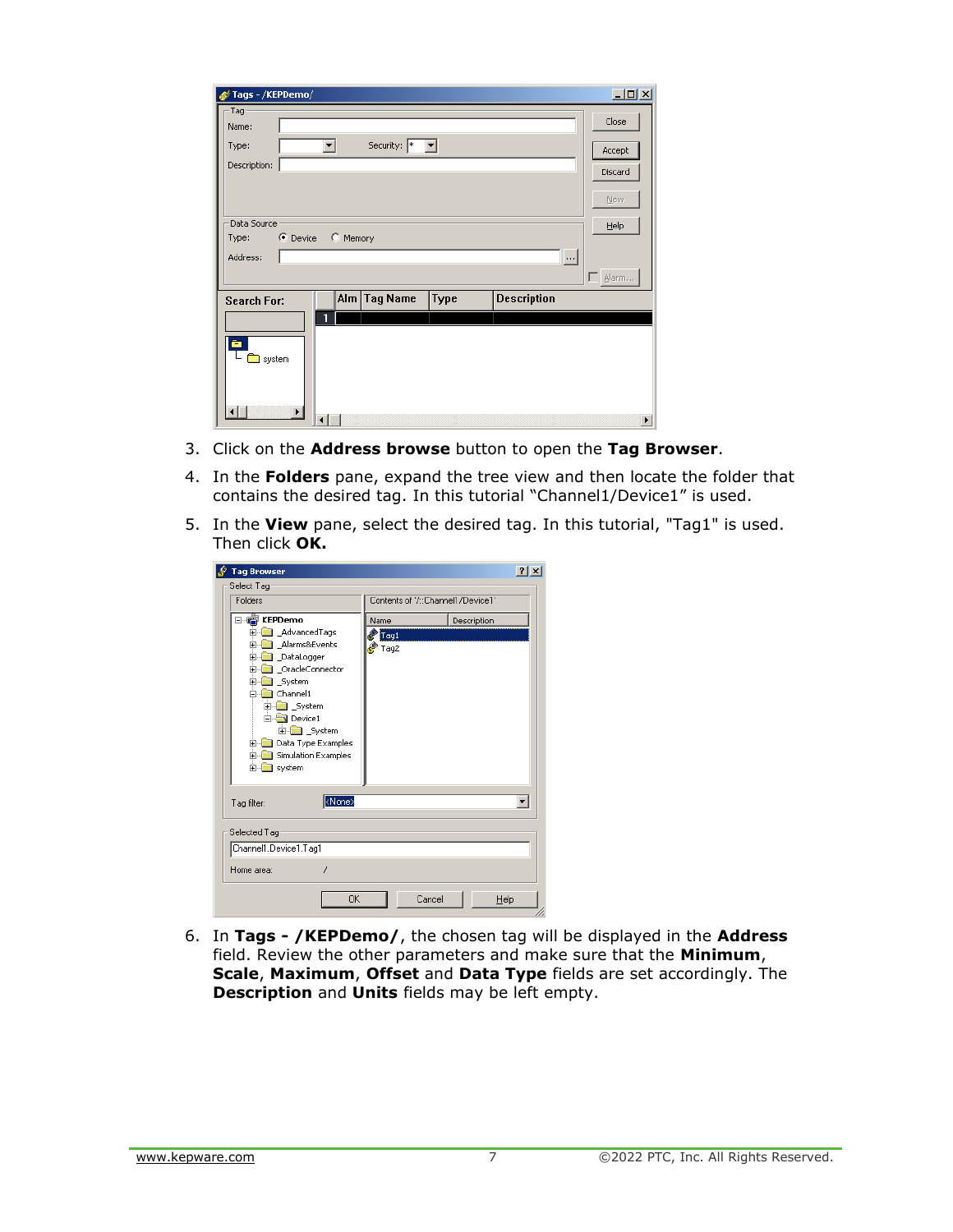| Tags - /KEPDemo/                                                    | $\Box$ D $\times$ |  |  |  |
|---------------------------------------------------------------------|-------------------|--|--|--|
| Tag                                                                 |                   |  |  |  |
| Test<br>Name:                                                       | Close             |  |  |  |
| Security:  *<br>Analog<br>Type:                                     | Accept            |  |  |  |
| Description:                                                        | Discard           |  |  |  |
| Minimum:<br>$\mathbf 0$<br>$\vert$ 1<br>Scale:<br>Units:            |                   |  |  |  |
| Maximum:<br>Offset: 0<br>65535<br>Data Type: Unsigned Integer       | New               |  |  |  |
| Data Source                                                         | Help              |  |  |  |
| $\bullet$ Device<br>C Memory<br>Type:                               |                   |  |  |  |
| Channel1.Device1.Tag1<br>Address:<br>$\cdots$                       |                   |  |  |  |
|                                                                     | L Alarm           |  |  |  |
| <b>Tag Name</b><br>Description<br>Alm<br>Type<br><b>Search For:</b> |                   |  |  |  |
| 1                                                                   |                   |  |  |  |
| ٠<br>system                                                         |                   |  |  |  |
|                                                                     | Þ                 |  |  |  |

7. Next, click **Accept** to add the tag to the tag database.

| Tags - /KEPDemo/   |                       |                        |                 |             |                             | <u> - 미지</u> |
|--------------------|-----------------------|------------------------|-----------------|-------------|-----------------------------|--------------|
| Tag                |                       |                        |                 |             |                             |              |
| Name:              | Test                  |                        |                 |             |                             | Close        |
| Type:              | Analog                |                        | Security: *     |             |                             | Prev         |
| Description:       |                       |                        |                 |             |                             | Next         |
| Minimum:           | $\mathbf 0$           | Scale:                 | $\vert$ 1       | Units:      |                             |              |
| Maximum:           | 65535                 |                        | Offset: 0       |             | Data Type: Unsigned Integer | <b>New</b>   |
| Data Source        |                       |                        |                 |             |                             | Help         |
| Type:              | C Device              | C Memory               |                 |             |                             |              |
| Address:           |                       | Channel1.Device1.Tag1  |                 |             | $\cdots$                    |              |
|                    |                       |                        |                 |             |                             | 口 Alarm      |
| <b>Search For:</b> |                       | Alm                    | <b>Tag Name</b> | <b>Type</b> | Description                 |              |
|                    |                       |                        | Test            | Analog      |                             |              |
| è                  |                       | $\overline{c}$         |                 |             |                             |              |
| system             |                       |                        |                 |             |                             |              |
|                    |                       |                        |                 |             |                             |              |
|                    |                       |                        |                 |             |                             |              |
|                    | $\blacktriangleright$ |                        |                 |             |                             |              |
|                    |                       | $\left  \cdot \right $ |                 |             |                             | Þ            |

8. Click **Close**.

# <span id="page-9-0"></span>**6. Creating a FactoryTalk Project Display**

To verify a runtime connection to KEPServerEX, a display must be added to the FactoryTalk client project.

1. In the **Explorer - KEPDemo** window, open the **Graphics** folder.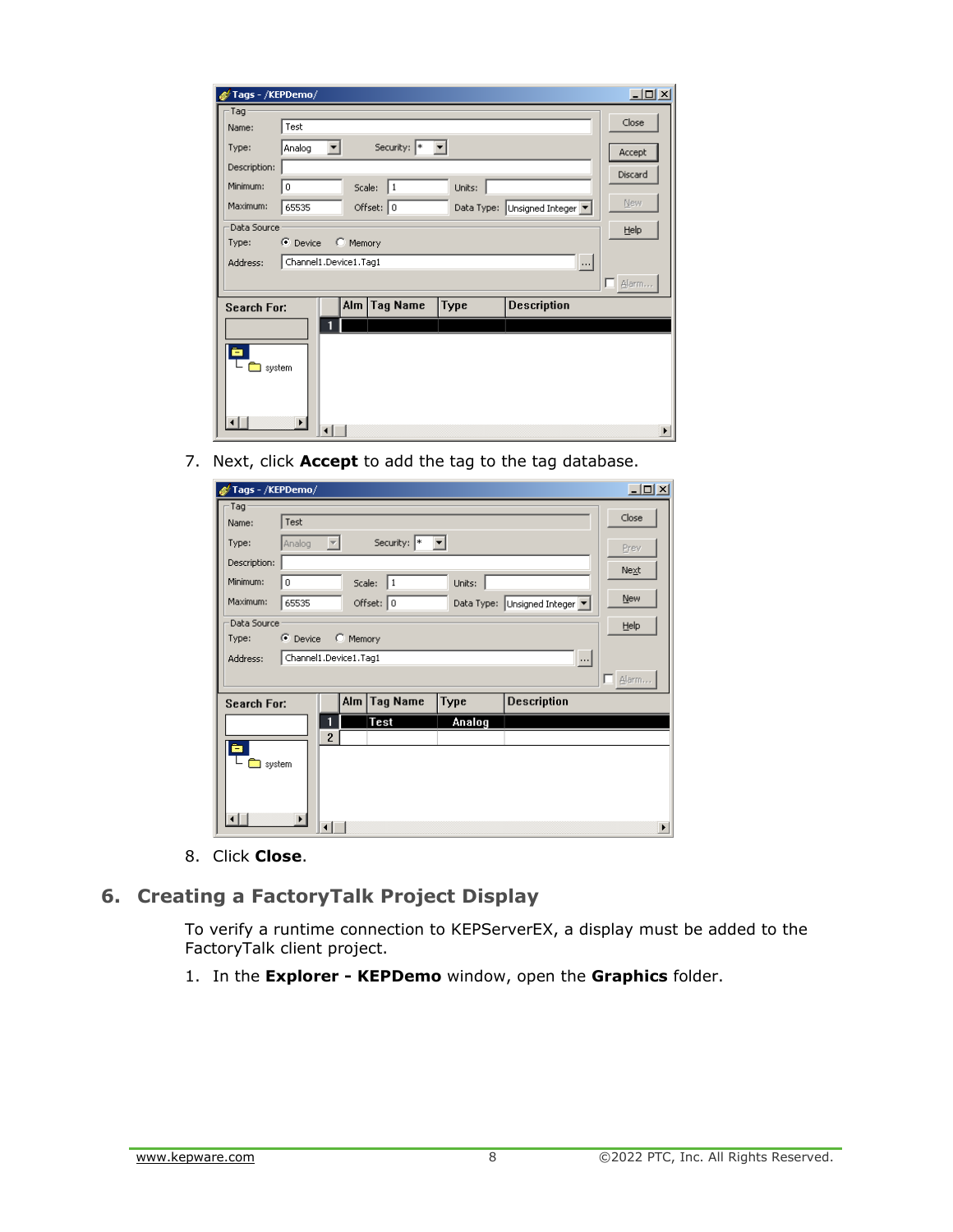| FactoryTalk View Studio - Site Edition (Local)                                                                                                                                                                                                                                                                                                                                                                                                                                                                                            | $\Box$ D $\times$ |
|-------------------------------------------------------------------------------------------------------------------------------------------------------------------------------------------------------------------------------------------------------------------------------------------------------------------------------------------------------------------------------------------------------------------------------------------------------------------------------------------------------------------------------------------|-------------------|
| View Settings Tools Window Help<br>Eile                                                                                                                                                                                                                                                                                                                                                                                                                                                                                                   |                   |
| Z B @ D & E O                                                                                                                                                                                                                                                                                                                                                                                                                                                                                                                             |                   |
| <b>Explorer - KEPDemo</b><br>⊠<br>□ < Local (ALFREDENEWMAN)<br>白 <b>色</b> KEPDemo<br>- <sup>6</sup> Runtime Security<br>▤<br>KepEX<br>白· <b>鵑</b> , KEPDemo<br>⊞ System<br>由 HMI Tags<br>白 <b>图 Graphics</b><br>Displaus:<br>a,<br><b>New</b><br>Glob<br>ø<br>Pi Libra<br>Add Component Into Application<br>由<br>由 <b>M</b> Imag<br>Import and Export<br>मी Parameters<br>먾 Recipes<br>Local Messages<br>Trend Templates<br><b>Ex</b> Trend Snapshots<br>由 HMI Tag Alarms<br>Logic and Control<br>田<br>Data Log<br>国<br>白 <b>B</b> System |                   |
| 츾<br>$Q$ lear                                                                                                                                                                                                                                                                                                                                                                                                                                                                                                                             | Clear All         |
|                                                                                                                                                                                                                                                                                                                                                                                                                                                                                                                                           |                   |

- 2. Right-click on **Displays** and then select **New**.
- 3. The **Graphics Toolbar** should now appear below the main menu bar. Select the **Text** tool icon and then add two text labels to the display. In this tutorial, they are named "Display1" and "Display2".



4. Select the **Numeric Display** tool and then add a numeric display beneath "Display1."



5. The dialog **Numeric Display Properties** will appear. Click **Tags…** to invoke the tag browser.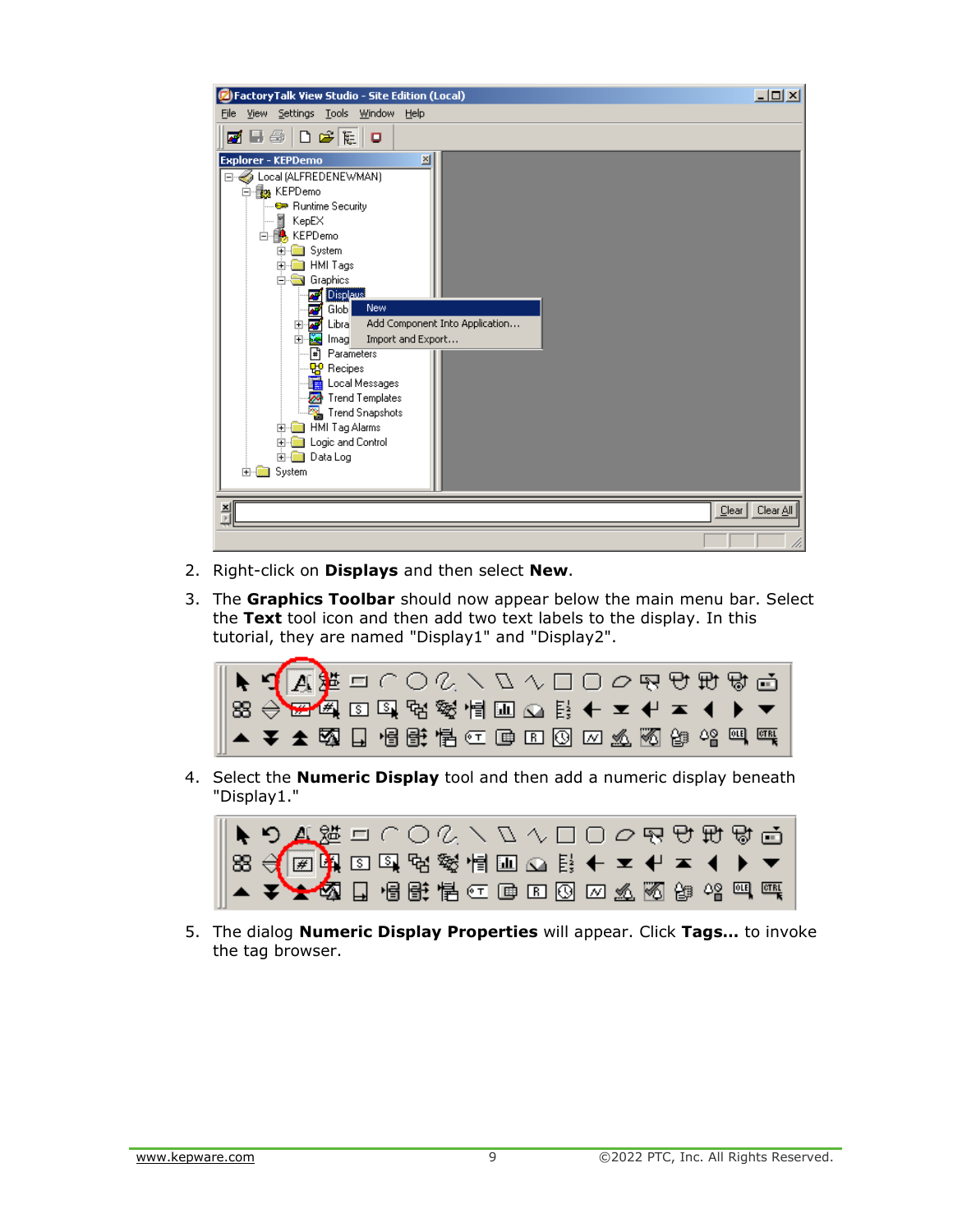| <b>Numeric Display Properties</b>                                                                                                                                                                                                   | $\overline{\mathbf{x}}$ |
|-------------------------------------------------------------------------------------------------------------------------------------------------------------------------------------------------------------------------------------|-------------------------|
| General Common                                                                                                                                                                                                                      |                         |
| Expression-                                                                                                                                                                                                                         |                         |
| $\overline{4}$                                                                                                                                                                                                                      |                         |
| Bitwise<br>Eunctions<br>Relational<br>Arithmetic<br>Logical<br>$I$ ags<br>$\mathbf{I}$ f                                                                                                                                            |                         |
| Alarms<br><b>Check</b><br>Syntax                                                                                                                                                                                                    |                         |
| Justification <sup>.</sup><br>Leading Character <sup>,</sup><br>Field Length:<br>Format:<br>Decimal<br>17<br>C Blanks<br>C Left C Center C Right<br>Decimal Places: 0<br>$Q$ verflow: Show exponent<br>$\bigcirc$ $\subseteq$ eroes |                         |
| OK<br>Cancel<br>Help<br>Apply                                                                                                                                                                                                       |                         |

- 6. In the **Tag Browser**, indirect tags will be located in the main root of the project tree, immediately beneath the project icon. Select the tag "Test" and then click **OK**
- **Note:** If the indirect tag is not visible in the **Contents** window, click the **KEPDemo** icon in the **Folders** window to view tags located at the root.

| <b>Tag Browser</b><br>R                                                                                                                                                                                                                                                   |              |                 |             | $ ?  \times$ |
|---------------------------------------------------------------------------------------------------------------------------------------------------------------------------------------------------------------------------------------------------------------------------|--------------|-----------------|-------------|--------------|
| Select Tag-                                                                                                                                                                                                                                                               |              |                 |             |              |
| Folders                                                                                                                                                                                                                                                                   |              | Contents of '/' |             |              |
| ⊹r <mark>e</mark> KEPDemo<br>_AdvancedTags<br>田<br>Alarms&Events<br>田<br>DataLogger<br>匣<br>_OracleConnector<br>匣<br><b>J</b> _System<br>$\overline{+}$<br><b>Channel1</b><br>中<br>Data Type Examples<br>$\overline{+}$<br>Simulation Examples<br>$\boxed{+}$<br>由 system | Name<br>Test |                 | Description |              |
| <none><br/>Tag filter:</none>                                                                                                                                                                                                                                             |              |                 |             |              |
| Selected Tag                                                                                                                                                                                                                                                              |              |                 |             |              |
| Test                                                                                                                                                                                                                                                                      |              |                 |             |              |
| Ι<br>Home area:                                                                                                                                                                                                                                                           |              |                 |             |              |
|                                                                                                                                                                                                                                                                           | 0K           | Cancel          | Help        |              |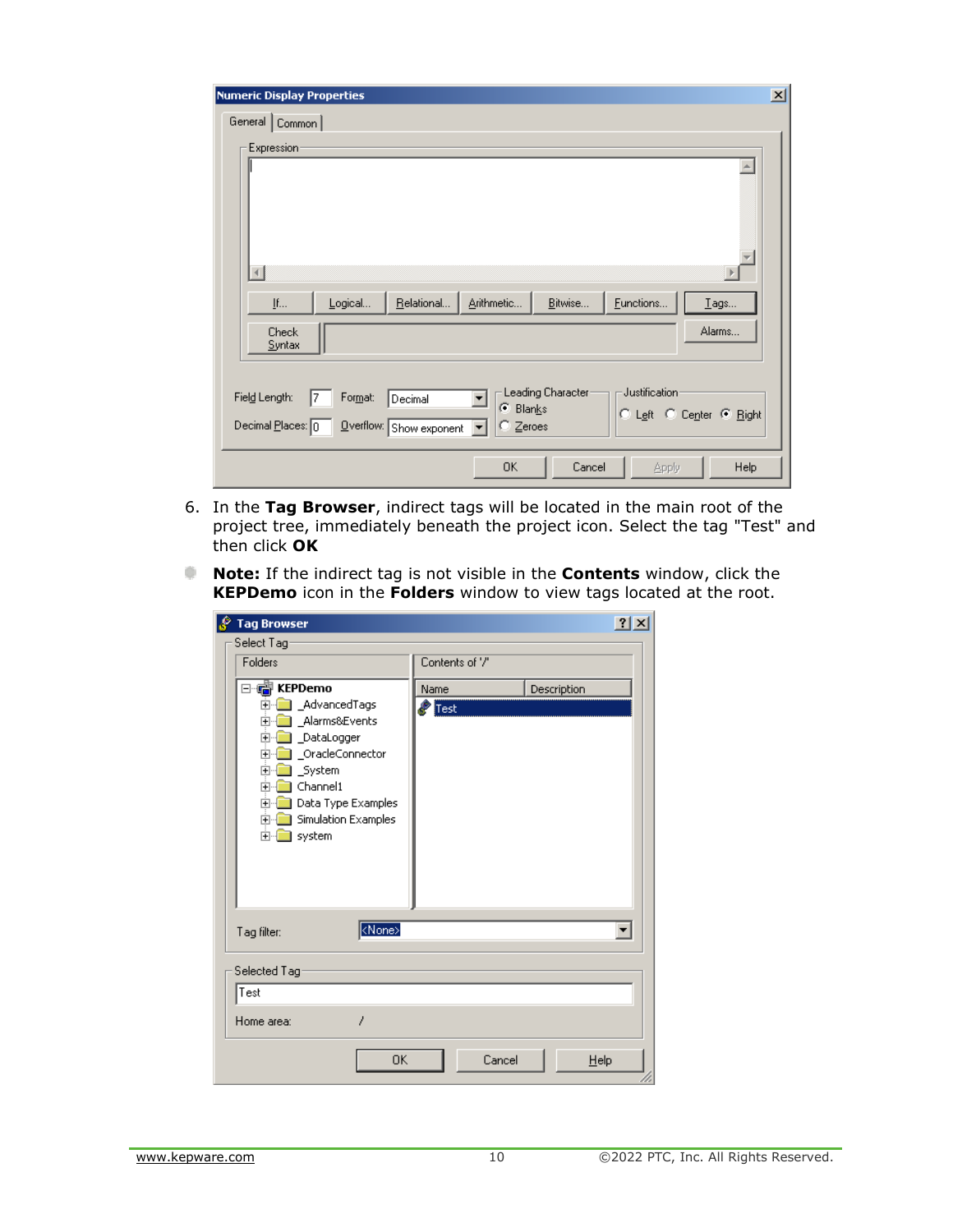7. In **Numeric Display Properties**, the **Expression** field should now display "Test," the indirect tag created earlier. Click **OK**.

| <b>Numeric Display Properties</b>                                                                                                                                                                | $\mathbf{x}$ |
|--------------------------------------------------------------------------------------------------------------------------------------------------------------------------------------------------|--------------|
| General Common                                                                                                                                                                                   |              |
| Expression:<br>Test                                                                                                                                                                              |              |
| $\blacktriangleleft$<br>Bitwise<br>Functions<br>Relational<br>Arithmetic<br>Jf<br>Logical<br>$I$ ags<br>Alarms<br>Check<br><b>Syntax</b>                                                         |              |
| Leading Character<br>Justification<br>Field Length:<br>Format:<br>Decimal<br>17<br>C Blanks<br>C Left C Center C Right<br>Decimal Places: 0<br>Overflow: Show exponent<br>$\degree$ $\geq$ eroes |              |
| 0K<br>Cancel<br>Help<br><b>Apply</b>                                                                                                                                                             |              |

8. Repeat the process for "Display2," but now directly reference an object in the server. Select the same tag that was used to create the indirect tag.

| <b>Tag Browser</b>                                                                                                                                                                                                                                        | ? X                                 |
|-----------------------------------------------------------------------------------------------------------------------------------------------------------------------------------------------------------------------------------------------------------|-------------------------------------|
| Select Tag<br>Folders                                                                                                                                                                                                                                     | Contents of '/::Channel1/Device1'   |
| <b>KEPDemo</b><br>AdvancedTags<br>ஈ<br>Alarms&Events<br>国…<br>DataLogger<br>田<br>OracleConnector<br>匣<br>System<br>匣<br>Channel1<br><b>⊞</b> System<br><b>Device1</b><br>E-Constem<br>Data Type Examples<br>田川<br>Simulation Examples<br>œH<br>E-C system | Description<br>Name<br>Tag1<br>Tag2 |
| <none><br/>Tag filter:</none>                                                                                                                                                                                                                             |                                     |
| Selected Tag<br>Channel1.Device1.Tag1<br>Home area:                                                                                                                                                                                                       |                                     |
| OK                                                                                                                                                                                                                                                        | Cancel<br>Help                      |

**Note:** The untitled display should appear as shown below.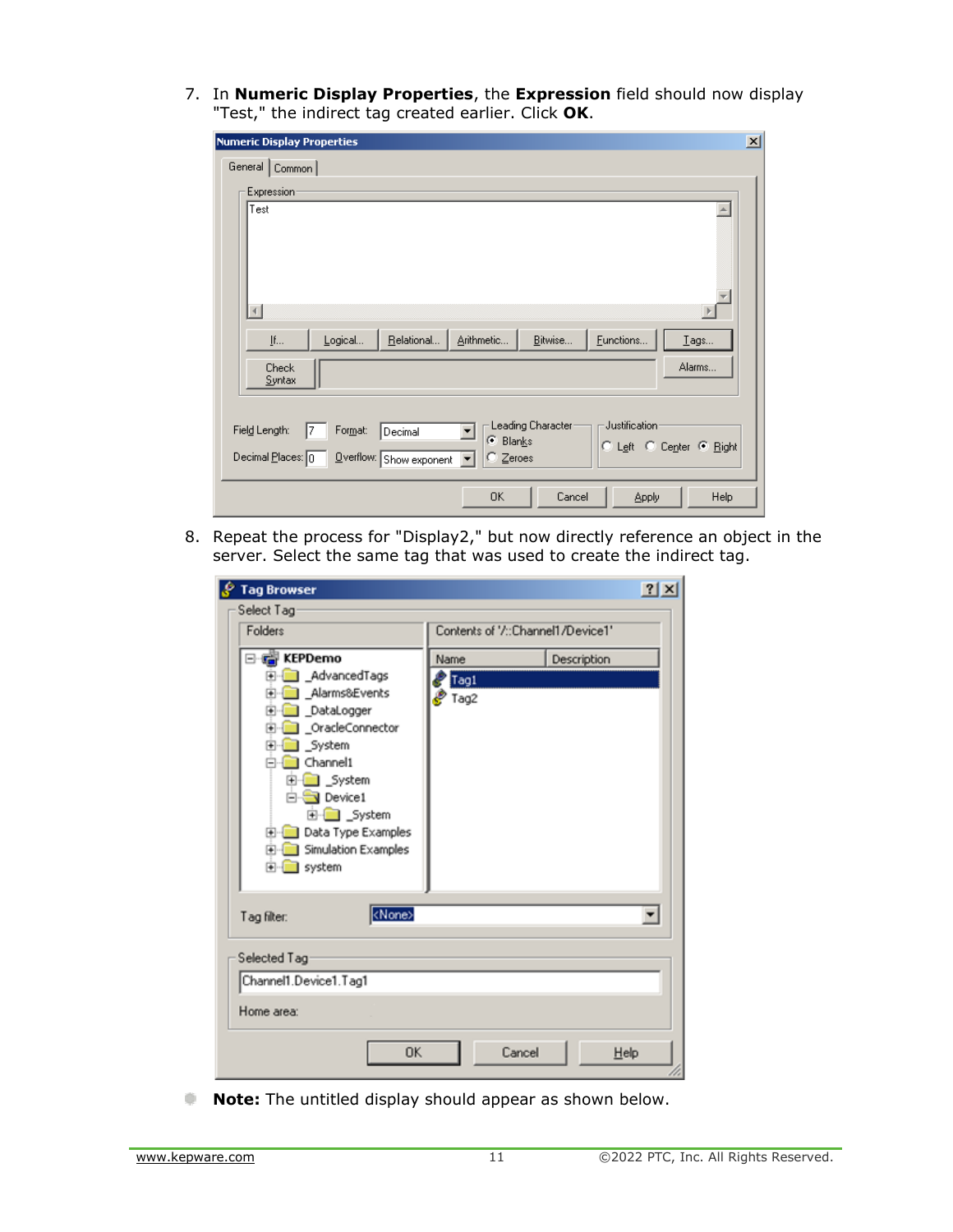| Untitled - /KEPDemo// (Display) |          | $\Box$ $\Box$ $\times$ |
|---------------------------------|----------|------------------------|
|                                 |          |                        |
|                                 |          |                        |
| Display1                        | Display2 |                        |
| #######                         | #######  |                        |
|                                 |          |                        |
|                                 |          |                        |
|                                 |          |                        |

9. Click **File** | **Save**. In this tutorial, the display is named "Win1".

| <b>Save</b>          |              |
|----------------------|--------------|
| Component name:      |              |
| $\sqrt{\text{wind}}$ |              |
|                      | Cancel<br>OΚ |

# <span id="page-13-0"></span>**7. Creating an SE Client Configuration File**

For the HMI to function, an SE Client configuration file must be created.

1. To start, launch the SE Client through the icon located on the menu bar.

| <b>Z</b> Factory Talk View Studio - Site Edition (Local) | $\Box$ $\Box$ $\times$  |
|----------------------------------------------------------|-------------------------|
| File<br>Settings Tools Window<br>Help<br>View            |                         |
| ☑■⊕□☞€<br>о                                              |                         |
| <b>Explorer - KEPDemo</b><br>×                           |                         |
| Local (ALFREDENEWMAN)                                    |                         |
| <b>Pos</b> KEPDemo<br>ஈ                                  |                         |
| ⊞ System                                                 |                         |
|                                                          |                         |
| ×                                                        | <b>Clear A</b><br>Clear |
| For Help, press F1                                       |                         |

2. In **Launch FactoryTalk View SE Client**, leave the text entry field blank and then select **New**.

| <b>Launch Factory Talk View SE Client</b> |        |                                                                   |     |
|-------------------------------------------|--------|-------------------------------------------------------------------|-----|
| View SE Client.                           |        | Select a configuration file and click OK to launch an FactoryTalk |     |
|                                           |        |                                                                   |     |
| ΩK                                        | Cancel | Browse                                                            | New |

3. In **FactoryTalk View SE Client Wizard**, leave the text entry field blank and then select **New**.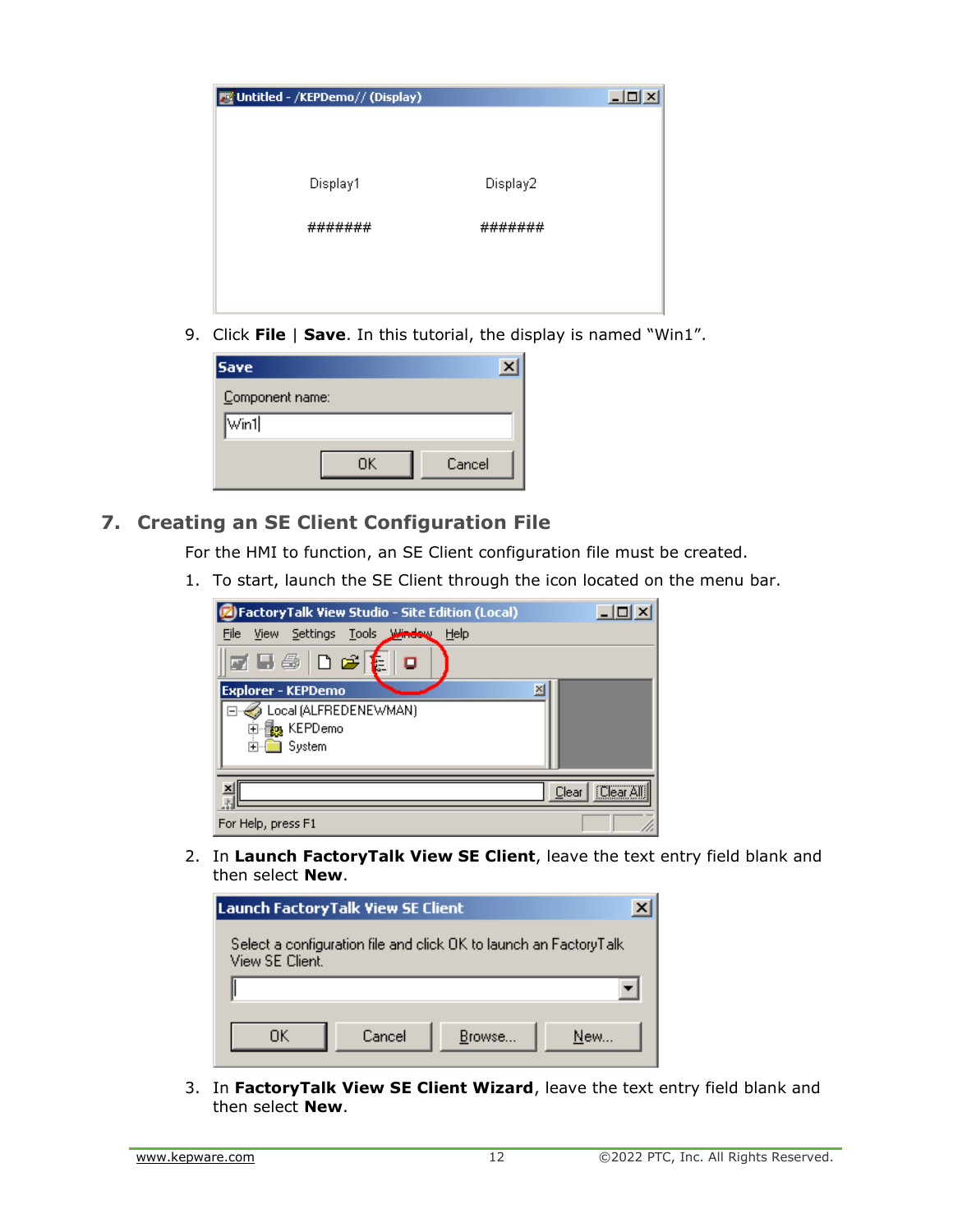| FactoryTalk View SE Client Wizard                                                                                                                                 | $\boldsymbol{\mathsf{x}}$ |
|-------------------------------------------------------------------------------------------------------------------------------------------------------------------|---------------------------|
| Welcome to the FactoryTalk View SE Client wizard.                                                                                                                 |                           |
| To create a new FactoryTalk View SE Client configuration file, click New.                                                                                         | <br>New                   |
| To edit or run a file, select one from the list below, or type a file name in the File name<br>box, or browse to find and select one, and then click Edit or Run. |                           |
| To remove a file name from the list, select it and then click Remove.                                                                                             |                           |
| Most recently used configuration files:                                                                                                                           |                           |
|                                                                                                                                                                   | Edit                      |
|                                                                                                                                                                   | Remove                    |
|                                                                                                                                                                   | Run                       |
|                                                                                                                                                                   |                           |
| File name:                                                                                                                                                        |                           |
| $\cdots$                                                                                                                                                          |                           |
| Help<br>About                                                                                                                                                     | Cancel                    |

4. In **FactoryTalk View SE Client Configuration Name**, enter a name for the configuration file. In this tutorial, it is named "RunDemo". Leave the file storage location at its default setting and then click **Next**.

| FactoryTalk View SE Client Configuration Name                             | ×        |
|---------------------------------------------------------------------------|----------|
| Type the name of a new configuration file:                                |          |
| RunDemo                                                                   |          |
|                                                                           |          |
| Type or browse for the location to store this configuration:              |          |
| C:\Documents and Settings\All Users\Documents\RSView Enterprise\SE\Client | $\cdots$ |
|                                                                           |          |
|                                                                           |          |
|                                                                           |          |
|                                                                           |          |
|                                                                           |          |
|                                                                           |          |
|                                                                           |          |
|                                                                           |          |
| About<br>Cancel<br>Help<br>$\leq$ $\underline{B}$ ack<br>$N$ ext >        |          |

- 5. In **FactoryTalk View SE Client Application Type**, select **Local**.
- 6. Click **Next**.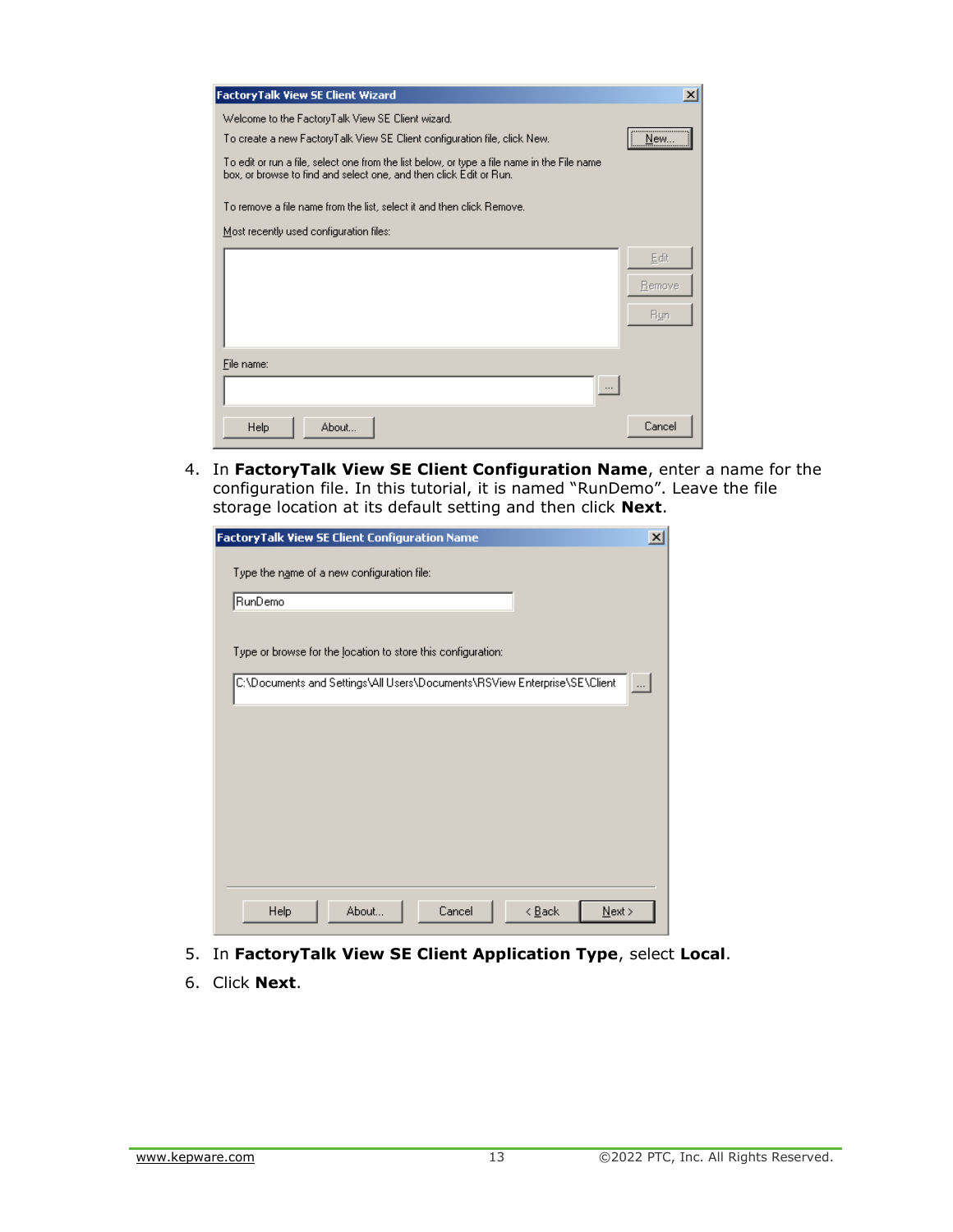| FactoryTalk View SE Client Application Type                   | $\boldsymbol{\mathsf{x}}$ |
|---------------------------------------------------------------|---------------------------|
|                                                               |                           |
| Select the type of SE application the client will connect to: |                           |
| Network                                                       |                           |
| G Locali                                                      |                           |
|                                                               |                           |

7. In **FactoryTalk View SE Client Application Name**, select **KEPDemo** from the drop-down list beneath the application name field. Leave all other parameters at their default settings and then click **Next**.

| FactoryTalk View SE Client Application Name              | $\boldsymbol{\mathsf{x}}$ |
|----------------------------------------------------------|---------------------------|
| Type the name of the application you want to connect to: |                           |
| KEPDemo                                                  |                           |
| Open FactoryTalk View SE Client as view-only             |                           |
| Enable on-screen keyboard                                |                           |
| Allow display gode debugging                             |                           |
|                                                          |                           |
|                                                          |                           |
|                                                          |                           |
| Select the initial runtime language:                     |                           |
| English (United States), en-US                           |                           |
|                                                          |                           |
|                                                          |                           |
| About<br>Cancel<br>Help<br>< Back<br>Next                |                           |
|                                                          |                           |

- 8. In **FactoryTalk View SE Client Components**, select the graphic display "Win1" beneath **Initial Display**.
- 9. Leave all other parameters empty and click **Next**.

| actoryTalk View SE Client Components |                                               | $\vert x \vert$ |
|--------------------------------------|-----------------------------------------------|-----------------|
| Select components.                   |                                               |                 |
| Components<br>Initial display:       | Win1                                          |                 |
| Display parameters:                  |                                               |                 |
| Initial client key file:             |                                               |                 |
| Startup macro:                       |                                               |                 |
| Shutdown macro:                      |                                               |                 |
|                                      |                                               |                 |
| Help                                 | Cancel<br>About<br>$\leq$ $\underline{B}$ ack | $N$ ext >       |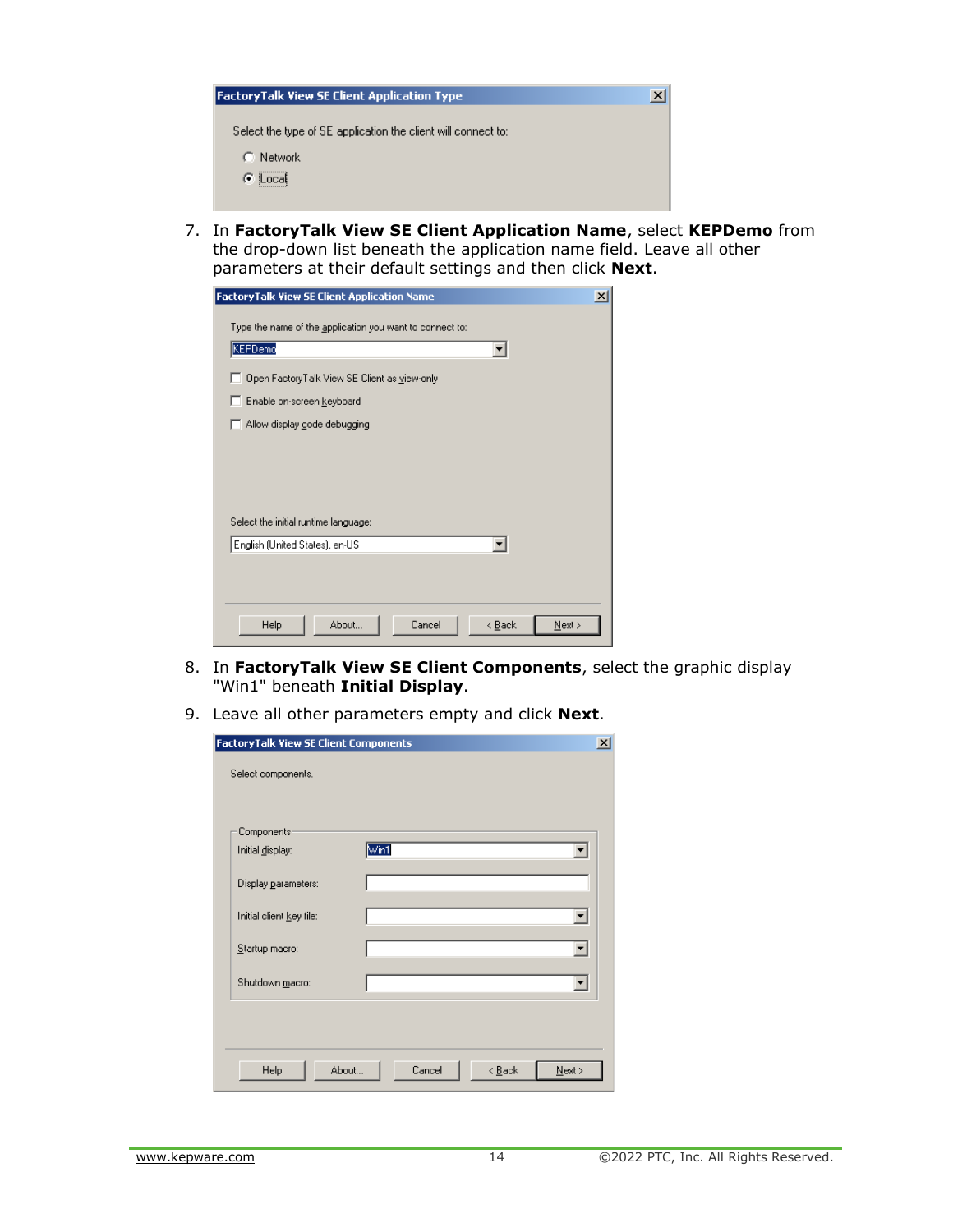10. In **FactoryTalk View SE Client Window Properties**, leave all parameters at their default settings and click **Next**.

| actoryTalk View SE Client Window Properties                      | $\vert x \vert$ |
|------------------------------------------------------------------|-----------------|
| Specify the properties of the FactoryTalk View SE Client window. |                 |
|                                                                  |                 |
| $\nabla$ Show title bar                                          |                 |
| Title bar text:                                                  |                 |
| $\triangledown$ Show system menu and close button                |                 |
| ■ Show Min/Max buttons                                           |                 |
| Maximize window                                                  |                 |
| ☑ Show Diagnostics List                                          |                 |
| $\nabla$ Allow undocking of Diagnostics List                     |                 |
| Disable switch to other applications                             |                 |
|                                                                  |                 |
| Cancel<br>About<br>Help<br>< <u>B</u> ack<br>Next                |                 |

11. In **FactoryTalk View SE Client Auto Logout**, leave all parameters at the default settings and click **Next**.

| <b>FactoryTalk View SE Client Auto Logout</b>                                                                                                             | × |
|-----------------------------------------------------------------------------------------------------------------------------------------------------------|---|
| To log a user out automatically when the keyboard or mouse is inactive for a period of<br>time, enable auto logout, and then enter the inactivity period. |   |
| Enable auto logout<br>110<br>minutes<br>Inactivity period:                                                                                                |   |
|                                                                                                                                                           |   |
|                                                                                                                                                           |   |
| Cancel<br>Help<br>About<br>Next ><br>< <u>B</u> ack                                                                                                       |   |

- 12. In **FactoryTalk View SE Client Completion Options**, select **Save configuration and open FactoryTalk View SE Client now**.
- 13.Click **Finish**. This will prompt the HMI to load.